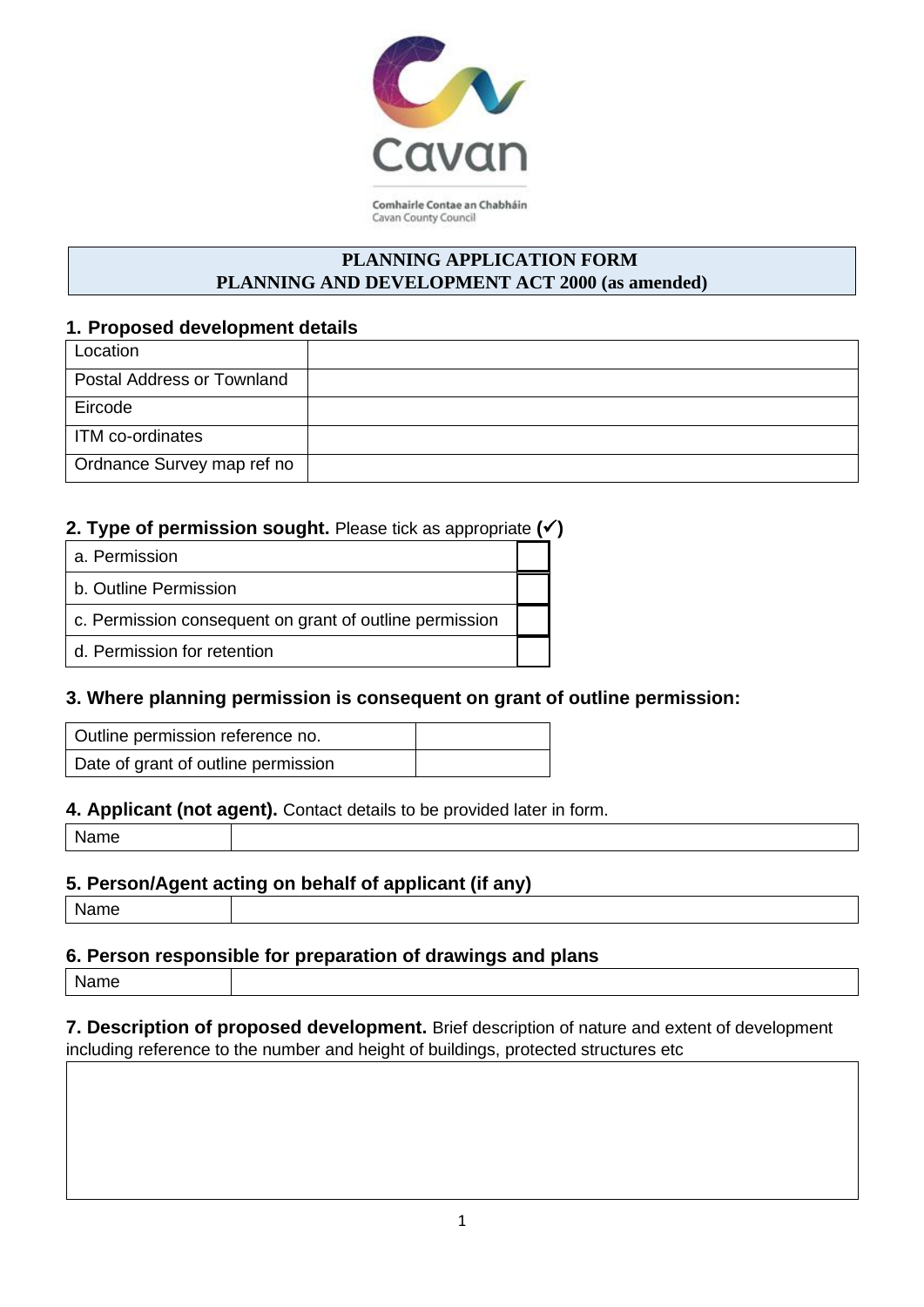# **8. Legal interest of applicant in the land or structure.** Please tick as appropriate **(**✓**)**

| Owner                                                                                            |  | Other<br>Occupier |  |  |  |
|--------------------------------------------------------------------------------------------------|--|-------------------|--|--|--|
| If 'Other' please give details                                                                   |  |                   |  |  |  |
| If you are not the legal owner, please state the name of the owner below.                        |  |                   |  |  |  |
| Contact details to be provided at the end of the form and letter of consent from the owner to be |  |                   |  |  |  |
| supplied as listed in the accompanying documentation.                                            |  |                   |  |  |  |
| Owner's Name                                                                                     |  |                   |  |  |  |

#### **9. Site Area**

Area of site to which the application relates (in hectares)

### **10. Where the application relates to a building or buildings**

| Gross floor space of any existing building(s) in $m2$            |  |
|------------------------------------------------------------------|--|
| Gross floor space of proposed works in m <sup>2</sup>            |  |
| Gross floor space of work to be retained in $m2$ (if applicable) |  |
| Gross floor space of any demolition in $m2$ (if applicable)      |  |

**11. In the case of mixed development** (e.g. residential/commercial/industrial etc.) please provide breakdown of the difference classes of development and breakdown of the gross floor area of each class of development.

| <b>Class of Development</b> | Gross floor space in $m^2$ |
|-----------------------------|----------------------------|
|                             |                            |
|                             |                            |
|                             |                            |

#### **12. In the case of residential development please provide breakdown of residential mix**

| Number of                                | Studio | bed      | 2 bed | 3 bed    | 4 bed | 4+ bed | Total |
|------------------------------------------|--------|----------|-------|----------|-------|--------|-------|
| Houses                                   |        |          |       |          |       |        |       |
| Apartments                               |        |          |       |          |       |        |       |
| No. of car parking spaces to be provided |        | Existing |       | Proposed |       |        |       |

### **13. Where the application refers to a material change of use of any land or structure or the retention of such a material change of use:**

| Existing use                      |  |
|-----------------------------------|--|
| (or previous use where retention  |  |
| permission is sought)             |  |
| Proposed use                      |  |
| (or use it is proposed to retain) |  |
| Nature and extent of any such     |  |
| proposed use                      |  |
| (or use it is proposed to retain) |  |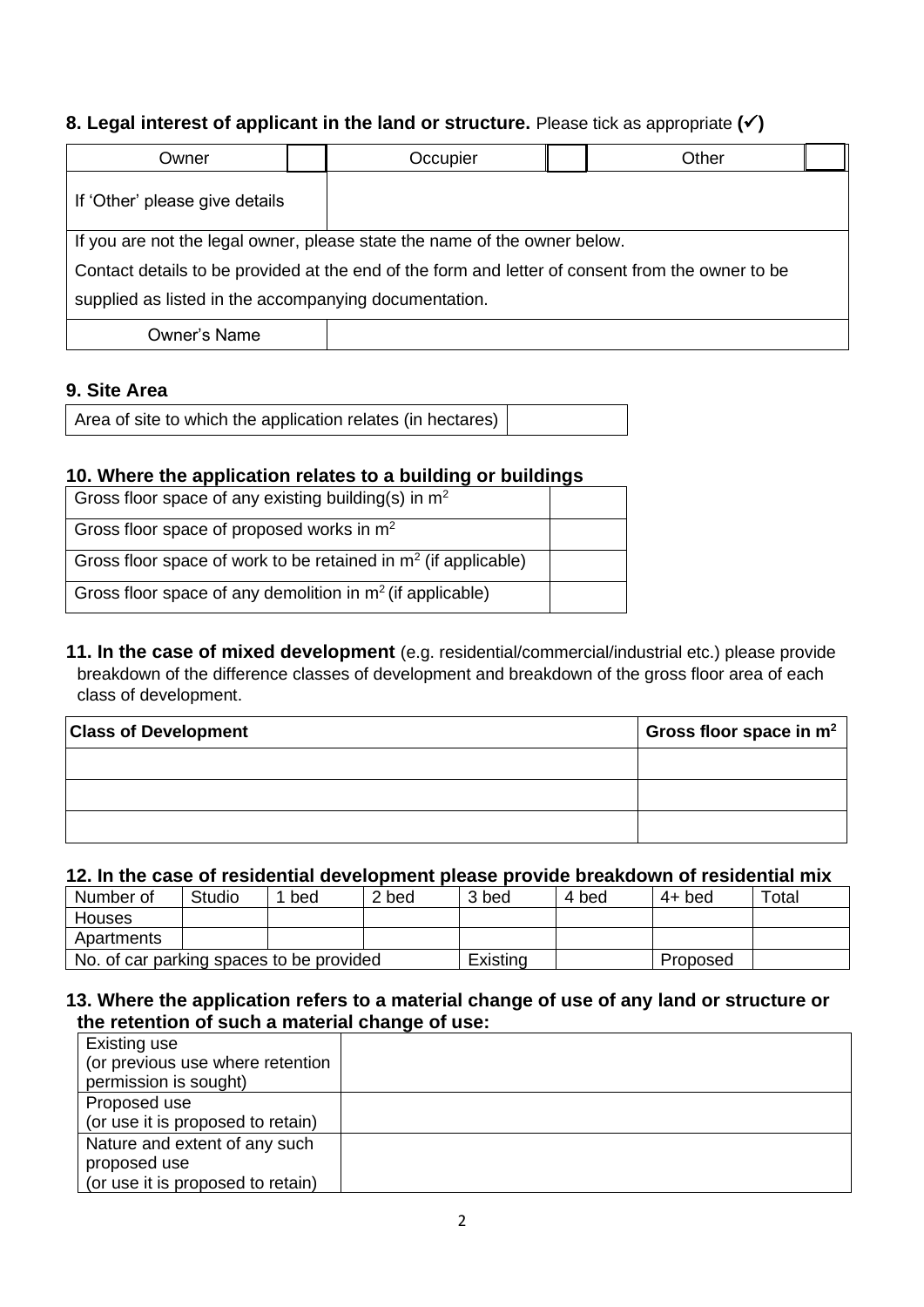### **14. Social and Affordable Housing** Please tick as appropriate **(**✓**)**

| Is the application an application for permission for development to which<br>Part V of the Planning and Development Act 2000 applies? | Yes | No |  |
|---------------------------------------------------------------------------------------------------------------------------------------|-----|----|--|
|                                                                                                                                       |     |    |  |

If the answer to the above question is 'yes' and the development is not exempt, you must specify, as part of your application, the manner in which you propose to comply with Section 96 of Part V of the Act.

If the answer to the above question is 'yes' but you consider the development to be exempt by virtue of Section 97 of the Act, a copy of the Certificate of Exemption under Section 97 must be submitted (or, where an application for a certificate has been made but has not yet been decided, a copy of the application should be submitted).

If the answer to the above question is 'no' by virtue of Section 96 (13) of the Act, details indicating the basis on which Section 96 (13) is considered to apply to the development should be submitted.

| 15. Development Details Please tick as appropriate (v)                                    | Yes No |  |
|-------------------------------------------------------------------------------------------|--------|--|
| Does the proposed development consist of work to a protected structure and/or its         |        |  |
| curtilage or proposed protected structure and/or its curtilage?                           |        |  |
| Does the proposed development consist of work to the exterior of a structure which is     |        |  |
| located within an architectural conservation area (ACA)?                                  |        |  |
| Does the application relate to development which affects or is close to a monument or     |        |  |
| place recorded under section 12 of the National Monuments (Amendment) Act, 1994           |        |  |
| Does the application relate to work within or close to a European Site (under S.I. No. 94 |        |  |
| of 1997) or a Natural Heritage Area?                                                      |        |  |
| Does the proposed development require the preparation of an Environmental Impact          |        |  |
| <b>Assessment Report?</b>                                                                 |        |  |
| Does the application relate to a development which comprises or is for the purpose of an  |        |  |
| activity requiring a licence from the Environmental Protection Agency other than a Waste  |        |  |
| Licence?                                                                                  |        |  |
| Does the application relate to a development which comprises or is for the purposes of    |        |  |
| an activity requiring a waste licence?                                                    |        |  |
| Do the Major Accident Regulations apply to the proposed development?                      |        |  |
| Does the application relate to a development in a Strategic Development Zone?             |        |  |
| Does the proposed development involve the demolition of any structure?                    |        |  |

| 16. Site History (if known)                                                                             | Yes No |  |
|---------------------------------------------------------------------------------------------------------|--------|--|
| Has the site in question ever, to your knowledge, been flooded?                                         |        |  |
| If yes, please give details e.g. year, extent, etc:                                                     |        |  |
| Are you aware of previous uses of the site e.g. dumping or quarrying?                                   |        |  |
| If yes, give details:                                                                                   |        |  |
| Are you aware of any valid planning applications previously made in respect of this                     |        |  |
| land/structure?                                                                                         |        |  |
| If yes, please state planning reference number(s) and the date(s) of receipt of the                     |        |  |
| planning application(s) by the planning authority if known:                                             |        |  |
| <b>Reference number:</b><br>Date:                                                                       |        |  |
| If a valid application planning application has been made in respect of this land or structure in the 6 |        |  |
| months prior to the submission of this application, then the site notice must be on a yellow            |        |  |
| background in accordance with Article 19(4) of the Planning Regulations 2001 (as amended)               |        |  |
| Is the site of the proposal subject to a current appeal to An Bord Pleanála in respect of a             |        |  |
| similar development?                                                                                    |        |  |
| If yes, please state An Bord Pleanála reference number:                                                 |        |  |
| The appeal must be determined or withdrawn before another similar application can be made.              |        |  |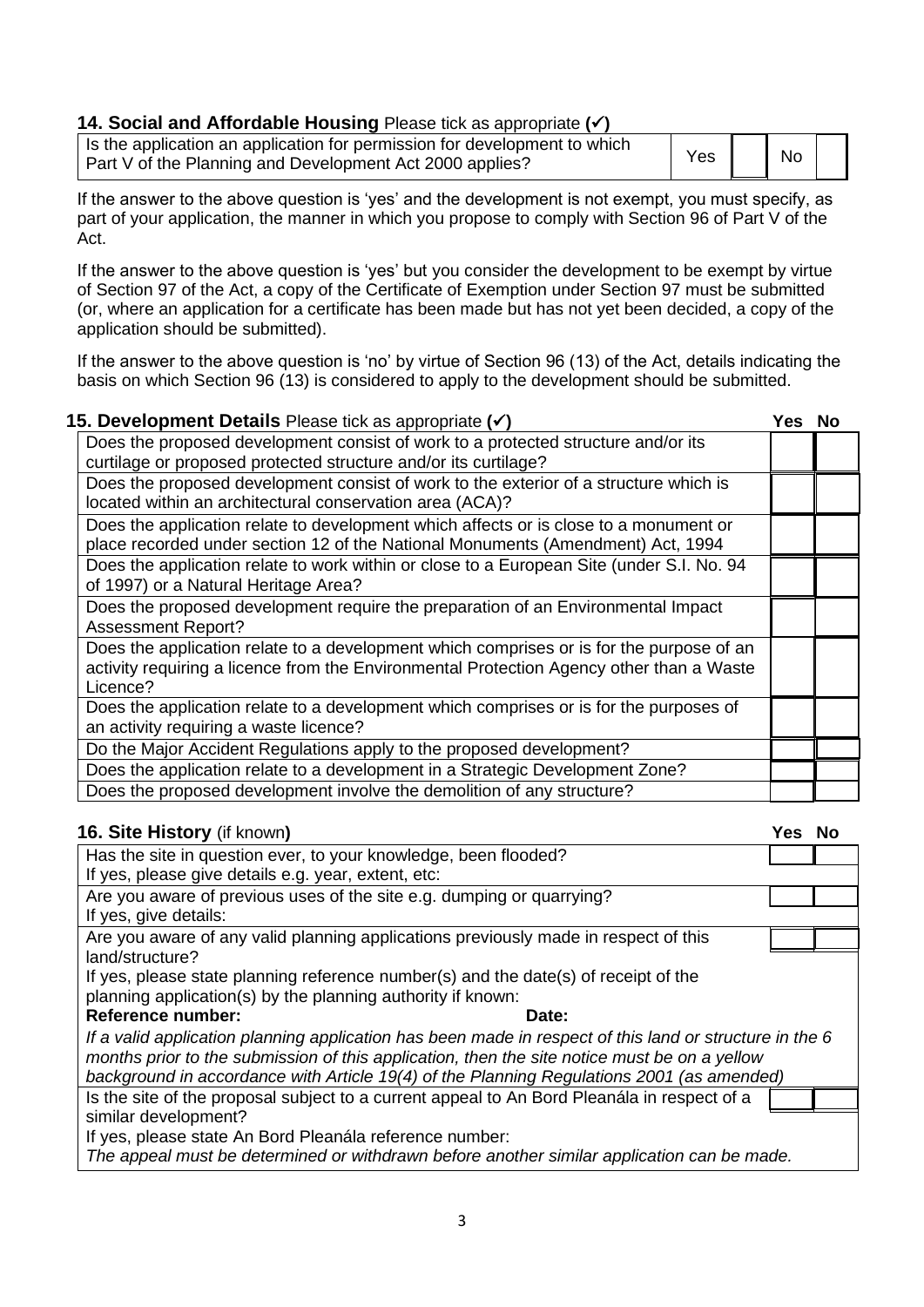### **17. Pre-Application Consultation Yes No**

| Has a pre-application consultation in accordance with Section 247 of the Planning & |               |  |
|-------------------------------------------------------------------------------------|---------------|--|
| Development Act 2000 taken place? (such consultation is optional)                   |               |  |
| If yes, please state date of consultation:                                          |               |  |
| Persons involved:                                                                   | Reference No. |  |

## **18. Services**

| <b>Proposed source of water supply (tick as appropriate <math>(\checkmark)</math>)</b> |                                       |                                                        |  |                        |  |
|----------------------------------------------------------------------------------------|---------------------------------------|--------------------------------------------------------|--|------------------------|--|
| <b>Existing connection</b>                                                             | <b>Public Mains</b><br>New connection |                                                        |  |                        |  |
| Group water scheme                                                                     |                                       | Private well                                           |  | Other (please specify) |  |
| Other:                                                                                 |                                       |                                                        |  |                        |  |
| Name of Group Water Scheme (if applicable):                                            |                                       |                                                        |  |                        |  |
| Proposed Wastewater Management/Treatment (tick as appropriate $(v)$ )                  |                                       |                                                        |  |                        |  |
| Existing                                                                               |                                       | Conventional septic tank system<br><b>Public Sewer</b> |  |                        |  |
| <b>New</b>                                                                             |                                       | Other on-site treatment<br>Specify:                    |  |                        |  |
| Proposed Surface water disposal (tick as appropriate $(\checkmark)$ )                  |                                       |                                                        |  |                        |  |
| <b>Public Sewer/Drain</b>                                                              |                                       | Soakpit<br>Watercourse                                 |  |                        |  |
| Other                                                                                  |                                       | Specify                                                |  |                        |  |

## **19. Details of Public Notice**

| Approved newspaper in which notice was published |  |
|--------------------------------------------------|--|
| Date of publication                              |  |
| Date on which site notice was erected            |  |

### **20. Application fee**

| Fee Payable          | Tick here if exempt from fee payment |  |
|----------------------|--------------------------------------|--|
| Basis of calculation |                                      |  |

*If exemption from payment of fees is being claimed under Article 57 of Planning & Development Regs 2001, evidence to prove eligibility for exemption should be provided.*

| I hereby declare that, to the best of my knowledge and belief, the information given<br>in this form is correct and accurate and fully compliant with the Planning &<br>Development Act 2000, as amended, and the Regulations made thereunder: |  |             |  |
|------------------------------------------------------------------------------------------------------------------------------------------------------------------------------------------------------------------------------------------------|--|-------------|--|
| <b>Signed</b> (applicant or agent)                                                                                                                                                                                                             |  | <b>Date</b> |  |

*An applicant will not be entitled solely by reason of a planning permission to carry out the development. The applicant may need other consents, depending on the type of development. For example, all new buildings, extensions and alterations to, and certain changes of use of existing buildings must comply with building regulations, which set out basic design and construction requirements.*

### **For Office Use only**

| Ref. No. | <b>Receipt No.</b>  |  |
|----------|---------------------|--|
| Fee Paid | <b>Receipt Date</b> |  |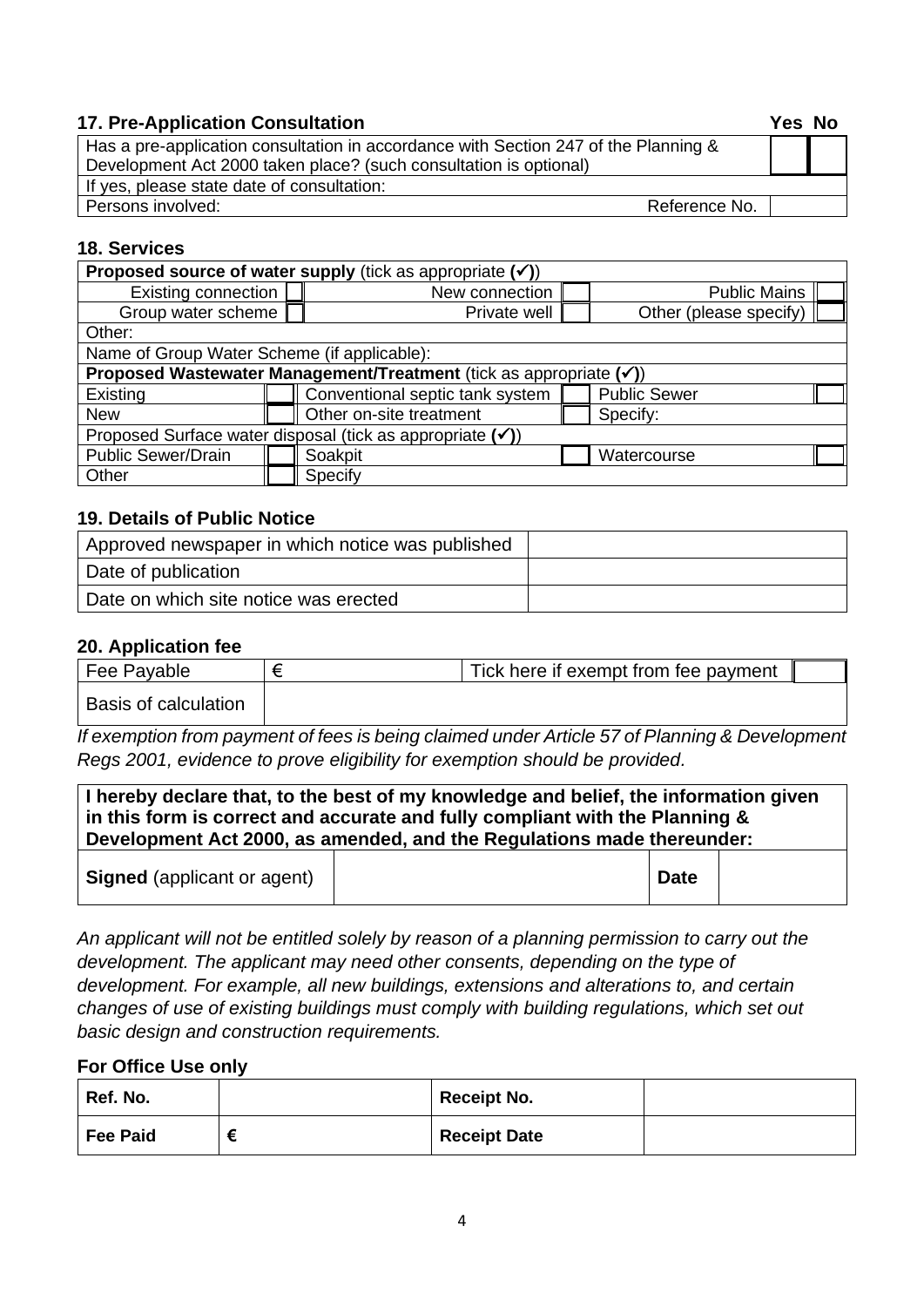## **ADDITIONAL CONTACT INFORMATION NOT TO BE MADE AVAILABLE WITH APPLICATION**

Please note:

- Applicant contact details must be submitted
- If the applicant/agent wishes to submit additional contact information, this may be included
- Company details (where applicant is a company) must be submitted
- This page will not be published as part of the planning file

#### **21. Applicant Contact Details**

| <b>Address</b> |              |                |  |
|----------------|--------------|----------------|--|
|                |              | <b>Eircode</b> |  |
| Telephone      | <b>Email</b> |                |  |

#### **22. Agent/Person acting on behalf of applicant details** (if any)

| <b>Address</b>                                                                                      |  |              |  |                |  |  |
|-----------------------------------------------------------------------------------------------------|--|--------------|--|----------------|--|--|
|                                                                                                     |  |              |  | <b>Eircode</b> |  |  |
| <b>Telephone</b>                                                                                    |  | <b>Email</b> |  |                |  |  |
| <b>No</b><br><b>Yes</b><br>Should all correspondence be sent to this address? (Tick as appropriate) |  |              |  |                |  |  |
| If the answer is 'No', all correspondence will be sent to the applicant's address.                  |  |              |  |                |  |  |

#### **23. Person responsible for preparation of drawings and plans details**

| <b>Address</b> |              |                |  |
|----------------|--------------|----------------|--|
|                |              | <b>Eircode</b> |  |
| Telephone      | <b>Email</b> |                |  |

#### **24. Landowner Details**

| <b>Address</b>   |              |                |  |
|------------------|--------------|----------------|--|
|                  |              | <b>Eircode</b> |  |
| <b>Telephone</b> | <b>Email</b> |                |  |

#### **25. Company details** (where applicant is a company registered under the Companies Act)

| Name(s) of Company Director(s)         |              |
|----------------------------------------|--------------|
| <b>Registered Address of Company</b>   |              |
| <b>Company Office Registration No.</b> |              |
| Telephone                              | <b>Email</b> |

## **Return completed form to: Planning Section Cavan County Council, Johnston Central Library, Farnham Street, Cavan T. (049) 4378300 E: plan@cavancoco.ie**